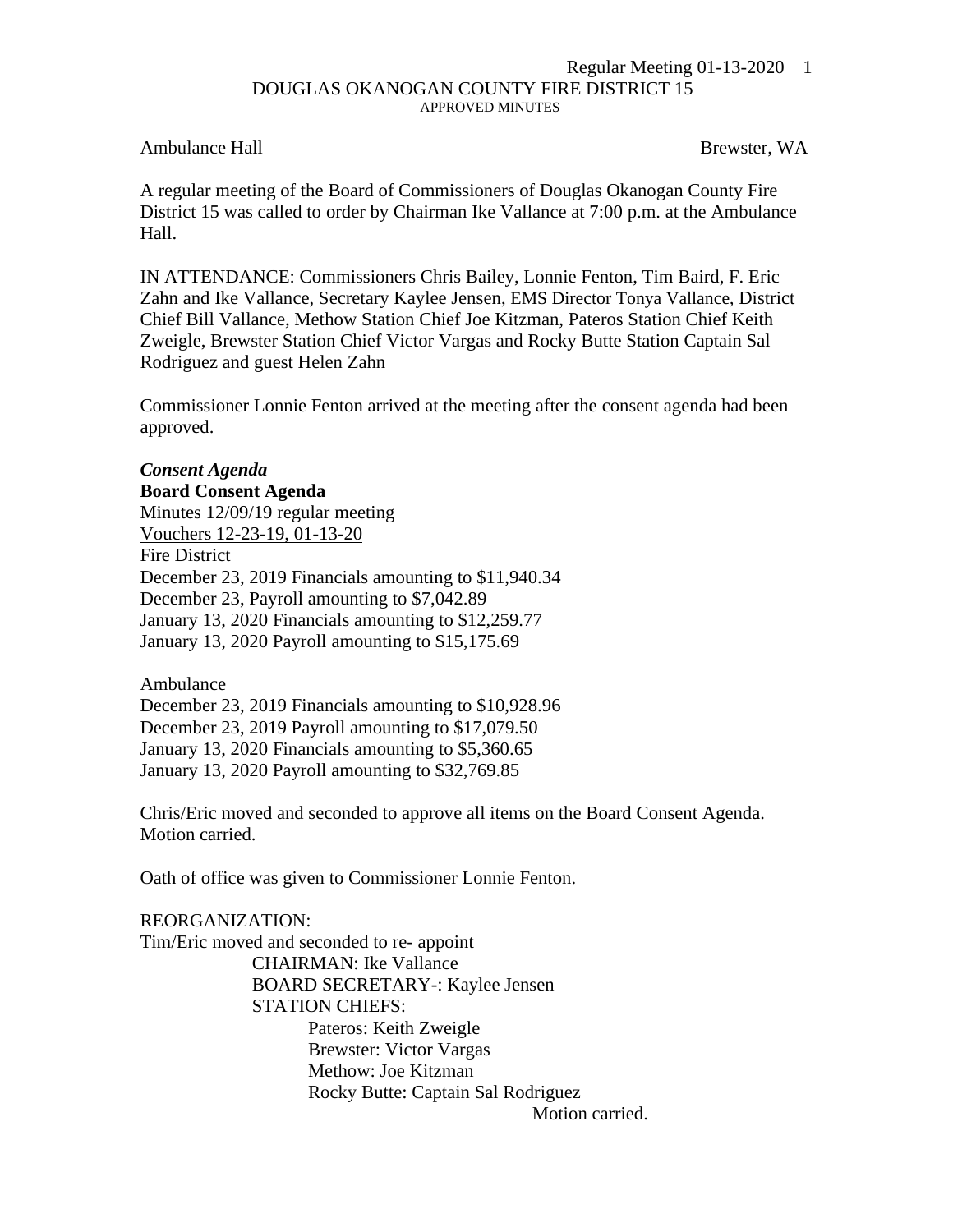Lonnie/Chris moved and seconded to re-appoint 2019 Board of Trustees members (Ike, Tonya/Kaylee (Board Secretary), Tim, Joe, and Keith). Motion carried. SECRETARY REPORT: The December Secretary report was studied by the Commissioners. Chief Vallance reported EF recovery funds were received. Discussion held. Commissioners reviewed Revenue and expenditure reports for December 2019.

DISTRICT FIRE CHIEF REPORT: Chief Vallance reported communications with Shane Heston to discuss the Methow Community Hall proposed acquisition. Insurance rates would increase for the building and contents. A facility use agreement would need to be in place.

A Hazmat Inspector inquiry was done to obtain a quote for possible cleanup of asbestos or any other hazard that might need to be removed from the building in Pateros, owned by Pateros School, that they would allow us to train in and use for LIVE fire. A quote was not provided due to too many unknown possibilities of what might need to be cleaned up.

Discussion held.

Chief Vallance and Commissioner Zahn will meet with community members to discuss other possible interests in the old school house building in Methow. Chief Vallance will follow-up with Pateros Superintendent Greg Goodnight to discuss land acquisition as an alternative to building and land acquisition.

Chief Vallance proposed a new hire position that would be a full-time, fully benefited position split between Fire District (8 months) and EMS (4 months) during the year. Discussion held. Commissioner Baird requested a job description be drawn up for the proposed new position. District Chief will prepare a job description and additional information will be provided at a future meeting.

SOP/SOG COMMITTEE REPORT: Chief Victor Vargas reported the committee is still working on a few items and will report back at another meeting.

PATEROS REPORT: Chief Keith Zweigle reported firefighters responded to a chimney fire and one MVA incident. Firefighters completed Maintenance and Equipment training on District and City owned trucks and completed a mock Semitruck and railroad tracks incident training.

BREWSTER REPORT: Chief Victor Vargas reported firefighters responded to a controlled burn call and three MVA incidents, and assisted Pateros with one MVA incident and a chimney fire call. Firefighters reorganized their officer committees and completed quarterlies.

ROCKY BUTTE REPORT: Captain Sal Rodriguez reported firefighters responded to a burn pile call with Brewster firefighters. Firefighters attended three trainings and received hose lays training with District Chief. Firefighters completed quarterly training.

METHOW REPORT: Chief Joe Kitzman reported Methow had no calls up valley. Firefighters received training on call response and responsibilities when responding to the Fire Station. Upcoming trainings include quarterlies and training at Rocky Butte maze. Preparation planning to cross train with other stations is being done. A Chiefs meeting was held.

EMS DIRECTOR REPORT: Tonya reported 2020 EMS levy was up for a vote this year. Discussion held. Commissioners supported an increase to the levy rate to \$0.50 per